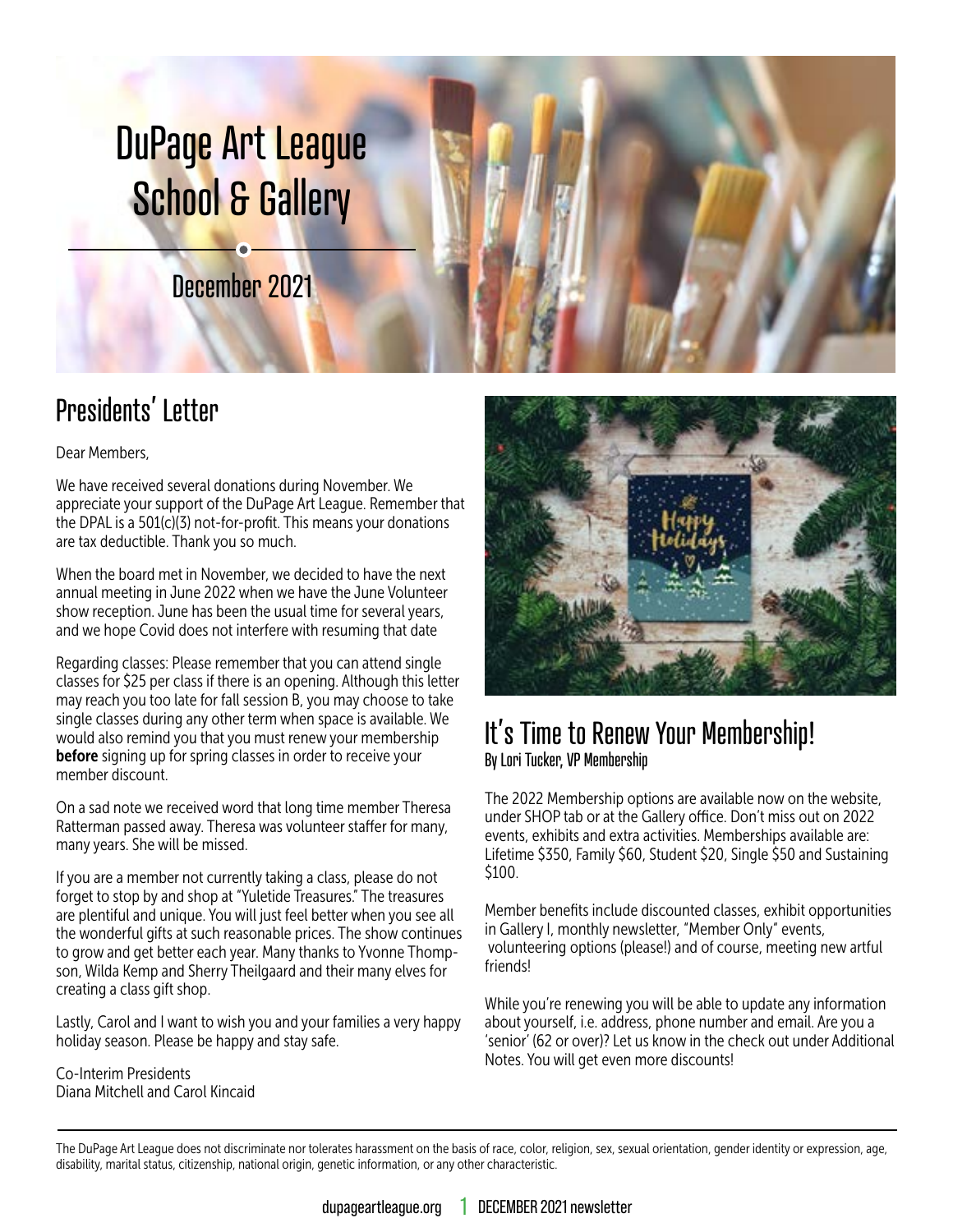![](_page_1_Picture_0.jpeg)

#### From the Library By Barbara Grabowski, Library Volunteer

Here is a list of the last batch of donated books that have been cataloged in 2021. You will find them on the "New Books" shelf:

- Baggetta. *Pastel; Step by Step; Master the Basic Skills and Special Techniques of Painting in Paste*l. Pastel
- Hammond. *How to Paint Portraits in Colored Pencil.* Colored Pencil
- Hart. *How to Draw Cartoons for Comic Strips.* (Added copy) Cartooning
- Hodge. *Gauguin; his Life and Work in 500 Images.* Biography Metzger. *Perspective without Pain; How to Create a Sense of Depth in your Drawings and Paintings.* Drawing
- Nelson. *Painting Flowers A to Z.* Oil
- 
- Nelson. *Painting Garden Birds.* Oil
- Robinson. *Edgar Degas; Masterpieces of Art.* Biography Rodgers. *Manet; his Life and Work in 500 Images.* Biography Unger. *Watercolors of Winslow Homer.* Biography

Also, special thanks to Suzanne Massion, Georgiann Foley and Susan McLean for their help with the Library throughout the year.

### DPAL Board 2021-2022

- Co-Presidents: Diana Mitchell and Carol Kincaid Secretary: Maeva Cook Treasurer: Jennifer Bayer VP Activities: Open VP Building & Grounds: Kay Wahlgren VP Education: Kathy Szeszol VP Exhibits: Margaret Bucholz (Gallery I); Mary Lynn Sullivan (Gallery II) VP Finance: Sally Hines VP Membership: Lori Tucker VP Office Management: Open VP Publicity & Promotions: Misty Alvis President Emeritus: Dan Anderson Yuletide Treasures: Sherry Theilgaard, Liesl Mann, Yvonne Thompson
- Newsletter: Valerie Lorimer | [vlorimer@yahoo.com](mailto:vlorimer%40yahoo.com?subject=)

### Member News

Margaret Bucholz will have colored pencil and watercolor artwork on display at Wheaton Public Library from November 18 to December 30.

Congratulations to Mary Lynn Sullivan whose pastel painting, "The Observation Car," was juried into the International Association of Pastel Societies' IAPS 2021 Webshow—7th Master Circle Division. You can view the exhibit at [iapspastel.org/exiaps\\_current.php](http://iapspastel.org/exiaps_current.php)

#### Board Notes October 14 Meeting

• The DuPage Art League Annual Meeting on October 17 was a fun event! Many members attended and enjoyed live music, delicious treats and a raffle.

![](_page_1_Picture_20.jpeg)

- The October 18 demo by Marge Hall went well with 134 registered. The November 15 demo will feature Donna Castellanos doing collage and assemblage.
- The treasurer has been evaluating our banking process to protect us against fraud and changing our payment schedule to bi-weekly. She is also evaluating our insurance coverage.
- We have a wonderful Fall B session of classes. There are 245 students participating in 27 classes. Winter A session classes are set and will be on the website for enrollment soon. Yvonne will send a phone message about when to sign up.
- The Art League galleries currently feature Yuletide Treasures with many beautiful items for Christmas! We will be participating in the Wheaton Holidays by decorating a reindeer to be displayed in time for the Wheaton Parade. The front windows and doors are decorated for the holidays. The DWA will have maps of reindeer and holiday painted windows.
- The theme for the January Gallery I exhibit is "Happy New Year!" Drop off will be January 5 and 6. Yuletide Treasures is currently happening in the Gallery.

## Yuletide Treasures

By Yvonne Thompson, Yuletide Treasures Chair

If you exhibited in Yuletide Treasures and have volunteered to help with the break down, we are meeting at the league on December 28 at Noon. Every exhibiting member in Yuletide Treasures is required to help the League in some capacity for four hours. This would be a great way to end the year. Please be there no later than 12:30.

If you can't make this time and still need to do your hours, please contact me or risk not being able to exhibit next year.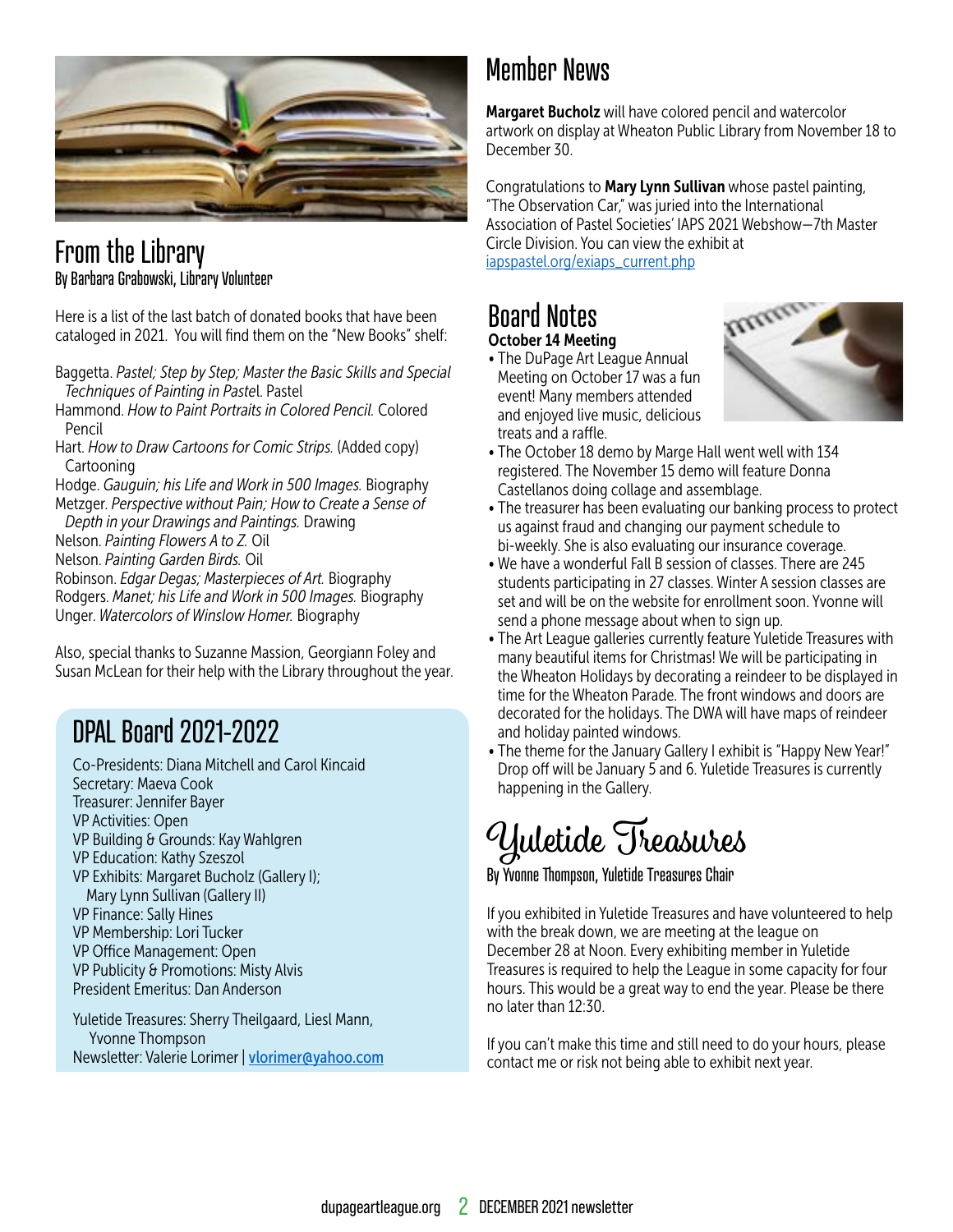## Thank You from Misty Alvis, Publicity

Thanks to the fabulous Annual Meeting decorating team: Maeva Cook, Stephanie Dalton, Sue Thomas and Kay Wahlgren. You helped the League look festive and party-ready!

Thanks for the help on the holiday teacher window: Margaret Bucholz, Ellen Rottsolk, Kay Wahlgren and Yvonne Thompson. Thank you teachers for your wonderful artwork. Margaret has already sold a piece, and we hope to sell more!

## Reindeer on Parade

We decorated our evergreen reindeer on Friday November 19 – thanks, Yvonne and Margaret! Her name is 'ARTiana Grande'! Do you get it? Reindeer on Parade will be featured throughout downtown Wheaton.

Lots of things going on downtown. For schedule of events, click [here.](https://www.downtownwheaton.com/events/) It's a great way to get family and friends to come to Wheaton and, of course, visit DPAL!

![](_page_2_Picture_6.jpeg)

![](_page_2_Picture_7.jpeg)

#### Inspiration Photo Image courtesy of Robert Jones on pixabay.com

If you'd like to submit an inspiration photo, submit a high-res JPG to [vlorimer@yahoo.com](mailto:vlorimer@yahoo.com).

![](_page_2_Picture_11.jpeg)